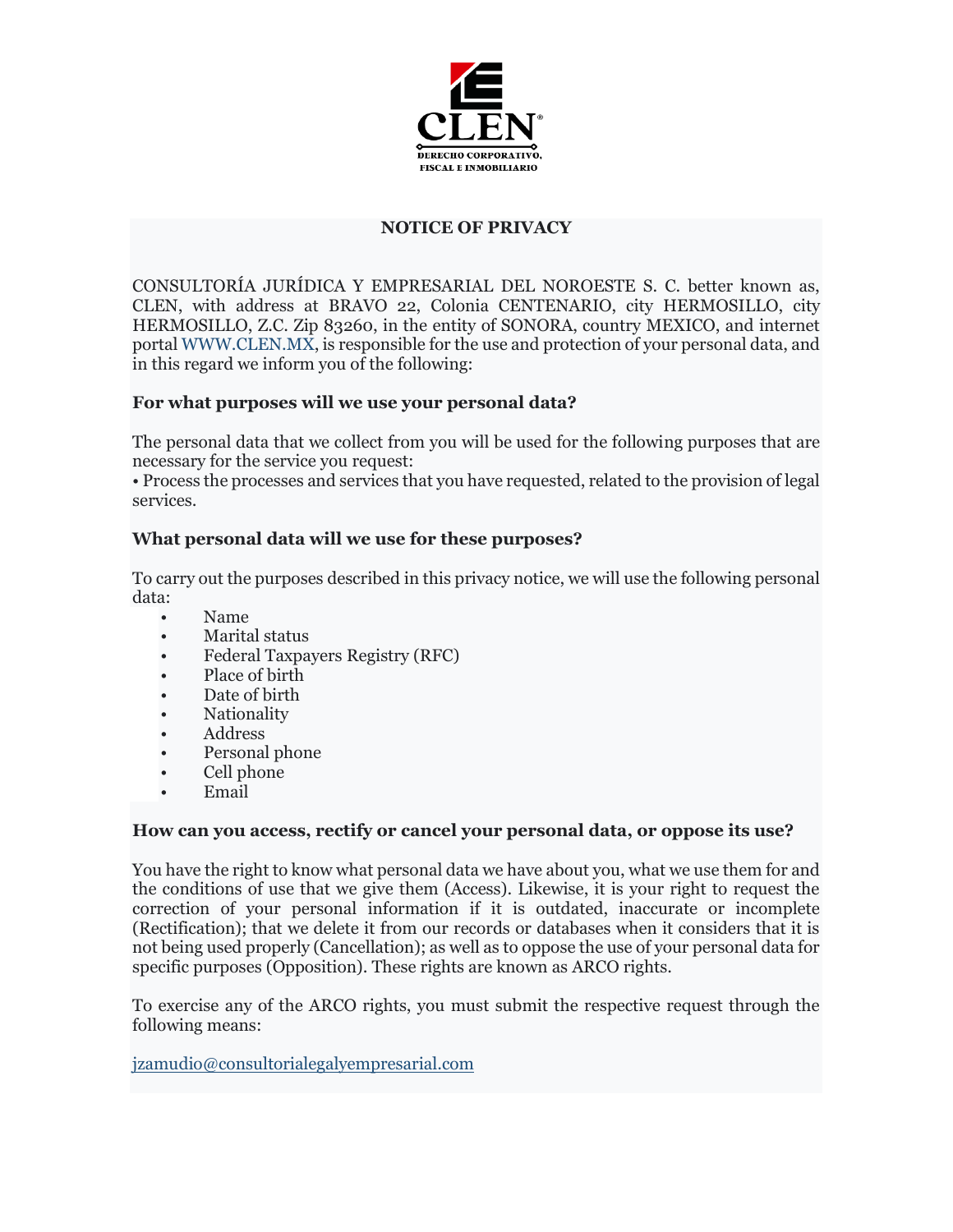

### **To know the procedure and requirements for the exercise of ARCO rights, we put at your disposal the following means:**

### <http://inicio.ifai.org.mx/Publicaciones/02GuiaAtencionSolicitudesARCO.pdf>

The contact details of the person or department of personal data, which is in charge of processing the ARCO rights requests, are the following:

Guadalupe Badilla Echeverría, email lupytabadilla@gmail.com, address Bravo 22, Centenario, Hermosillo, Sonora, Zip. 83260.

#### **You can revoke your consent to the use of your personal data**

You can revoke the consent that, where appropriate, you have given us for the processing of your personal data. However, it is important that you bear in mind that not in all cases we will be able to respond to your request or terminate the use immediately, since it is possible that due to some legal obligation we will need to continue treating your personal data. Likewise, you should consider that for certain purposes, the revocation of your consent will imply that we cannot continue to provide the service you requested, or the conclusion of your relationship with us.

#### **To revoke your consent, you must submit your request through the following means:**

Guadalupe Badilla Echeverría, email lupytabadilla@gmail.com, address Bravo 22, Centenario, Hermosillo, Sonora, Zip. 83260.

#### **How can you limit the use or disclosure of your personal information?**

In order for you to limit the use and disclosure of your personal information, we offer you the following means:

Guadalupe Badilla Echeverría, email lupytabadilla@gmail.com, address Bravo 22, Centenario, Hermosillo, Sonora, Zip. 83260.

#### **The use of tracking technologies on our internet portal:**

We inform you that on our website we use cookies, web beacons or other technologies, through which it is possible to monitor your behavior as an internet user, as well as provide you with a better service and experience when browsing our page. The personal data that we collect through these technologies, we will use for commercial prospecting.

#### **The personal data that we obtain from these tracking technologies are the following:**